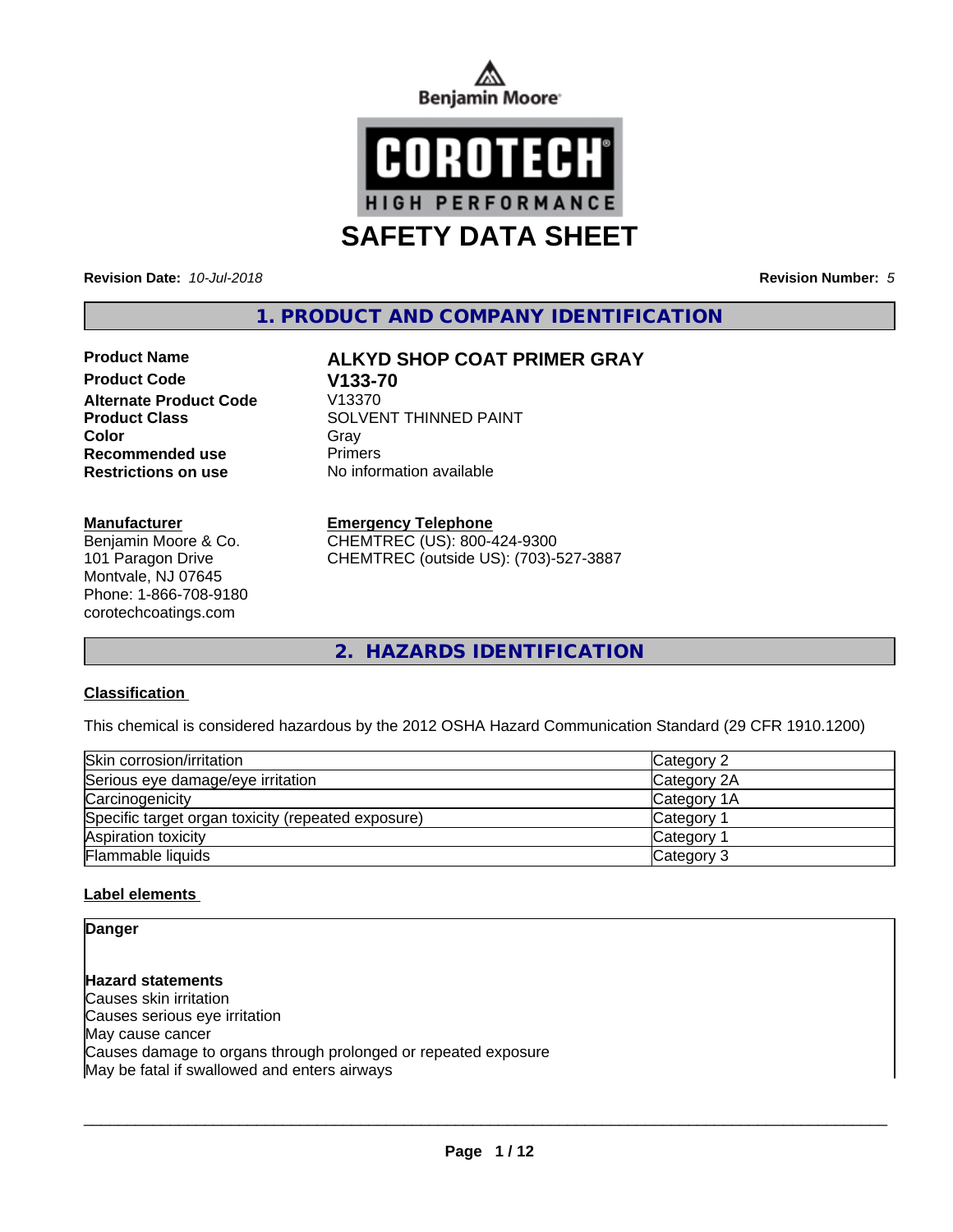

### **Precautionary Statements - Prevention**

Obtain special instructions before use Do not handle until all safety precautions have been read and understood Use personal protective equipment as required Wash face, hands and any exposed skin thoroughly after handling Wear eye/face protection Do not breathe dust/fume/gas/mist/vapors/spray Do not eat, drink or smoke when using this product Keep away from heat, hot surfaces, sparks, open flames and other ignition sources. No smoking Keep container tightly closed Ground/bond container and receiving equipment Use explosion-proof electrical/ventilating/lighting/equipment Use only non-sparking tools Take precautionary measures against static discharge **Precautionary Statements - Response** IF exposed or concerned: Get medical advice/attention **Eyes** IF IN EYES: Rinse cautiously with water for several minutes. Remove contact lenses, if present and easy to do. Continue rinsing

If eye irritation persists: Get medical advice/attention

**Skin**

If skin irritation occurs: Get medical advice/attention

IF ON SKIN (or hair): Remove/Take off immediately all contaminated clothing. Rinse skin with water/shower Wash contaminated clothing before reuse

### **Ingestion**

IF SWALLOWED: Immediately call a POISON CENTER or doctor/physician Do NOT induce vomiting

### **Fire**

In case of fire: Use CO2, dry chemical, or foam for extinction

**Precautionary Statements - Storage**

Store locked up Store in a well-ventilated place. Keep cool

### **Precautionary Statements - Disposal**

Dispose of contents/container to an approved waste disposal plant

### **Hazards not otherwise classified (HNOC)**

Rags, steel wool or waste soaked with this product may spontaneously catch fire if improperly discarded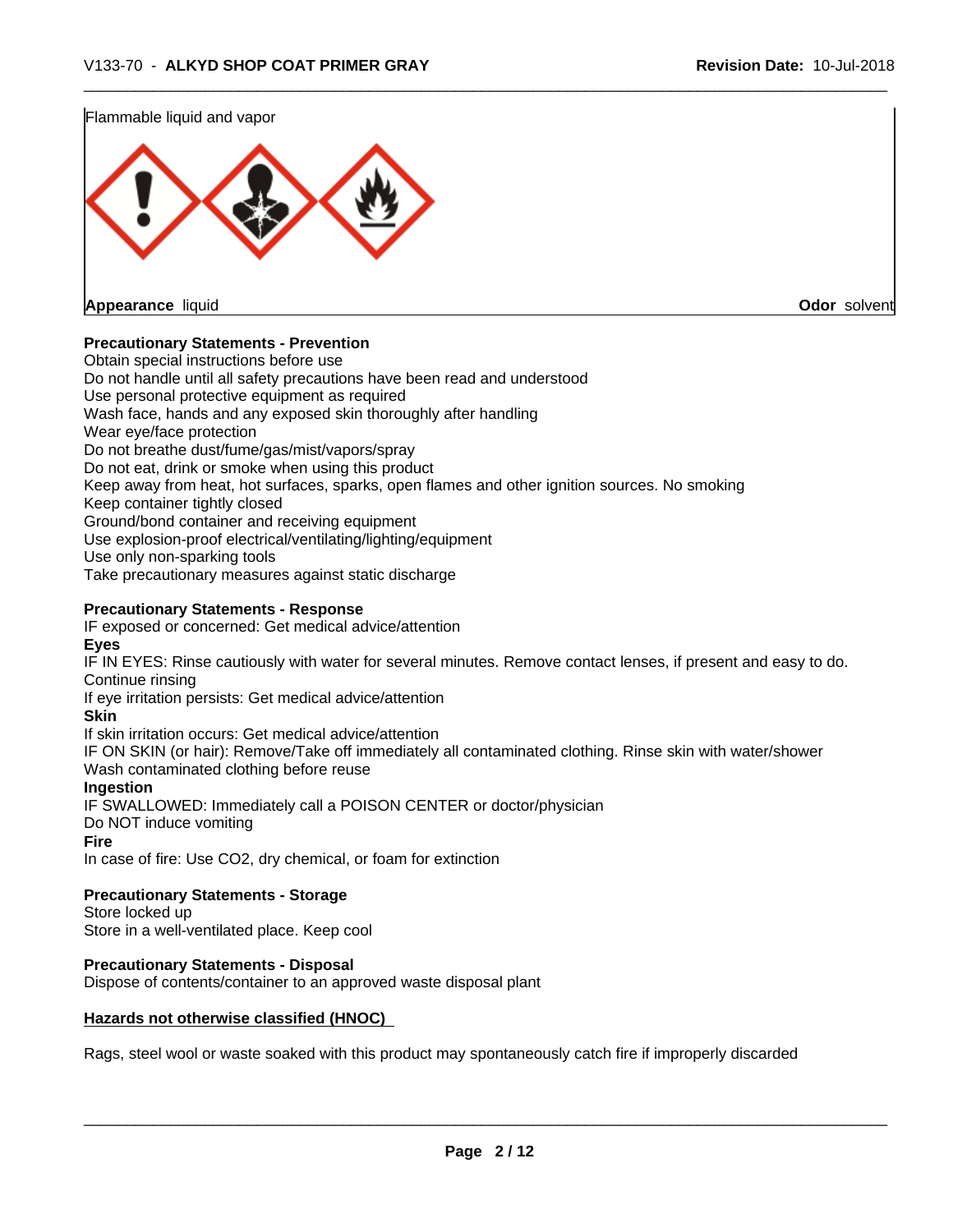## **Other information**

No information available

# **3. COMPOSITION INFORMATION ON COMPONENTS**

| <b>Chemical name</b>                       | <b>CAS No.</b> | Weight-% |
|--------------------------------------------|----------------|----------|
|                                            |                |          |
| Limestone                                  | 1317-65-3      | 35       |
| Talc                                       | 14807-96-6     | 20       |
| Xvlene                                     | 1330-20-7      | 15       |
| Distillates, petroleum, hydrotreated light | 64742-47-8     | 10       |
| Titanium dioxide                           | 13463-67-7     |          |
| Stoddard solvent                           | 8052-41-3      |          |
| Ethyl benzene                              | $100 - 41 - 4$ |          |
| Silica, crystalline                        | 14808-60-7     | 0.5      |

# **4. FIRST AID MEASURES**

### **Description of first aid measures**

| <b>General Advice</b>                            | If symptoms persist, call a physician. Show this safety data sheet to the doctor in<br>attendance.                                                                                                                      |
|--------------------------------------------------|-------------------------------------------------------------------------------------------------------------------------------------------------------------------------------------------------------------------------|
| <b>Eye Contact</b>                               | Immediately flush with plenty of water. After initial flushing, remove any contact<br>lenses and continue flushing for at least 15 minutes. Keep eye wide open while<br>rinsing. If symptoms persist, call a physician. |
| <b>Skin Contact</b>                              | Wash off immediately with soap and plenty of water removing all contaminated<br>clothes and shoes. If skin irritation persists, call a physician.                                                                       |
| <b>Inhalation</b>                                | Move to fresh air. If symptoms persist, call a physician.<br>If not breathing, give artificial respiration. Call a physician immediately.                                                                               |
| Ingestion                                        | Clean mouth with water and afterwards drink plenty of water. Do not induce<br>vomiting without medical advice. Never give anything by mouth to an unconscious<br>person. Consult a physician.                           |
| <b>Protection Of First-Aiders</b>                | Use personal protective equipment.                                                                                                                                                                                      |
| <b>Most Important</b><br><b>Symptoms/Effects</b> | No information available.                                                                                                                                                                                               |
| <b>Notes To Physician</b>                        | Treat symptomatically.                                                                                                                                                                                                  |

**5. FIRE-FIGHTING MEASURES**

| <b>Flammable Properties</b>         | Vapors may travel considerable distance to a source of<br>ignition and flash back. Vapors may cause flash fire.                          |
|-------------------------------------|------------------------------------------------------------------------------------------------------------------------------------------|
| <b>Suitable Extinguishing Media</b> | Foam, dry powder or water. Use extinguishing measures<br>that are appropriate to local circumstances and the<br>surrounding environment. |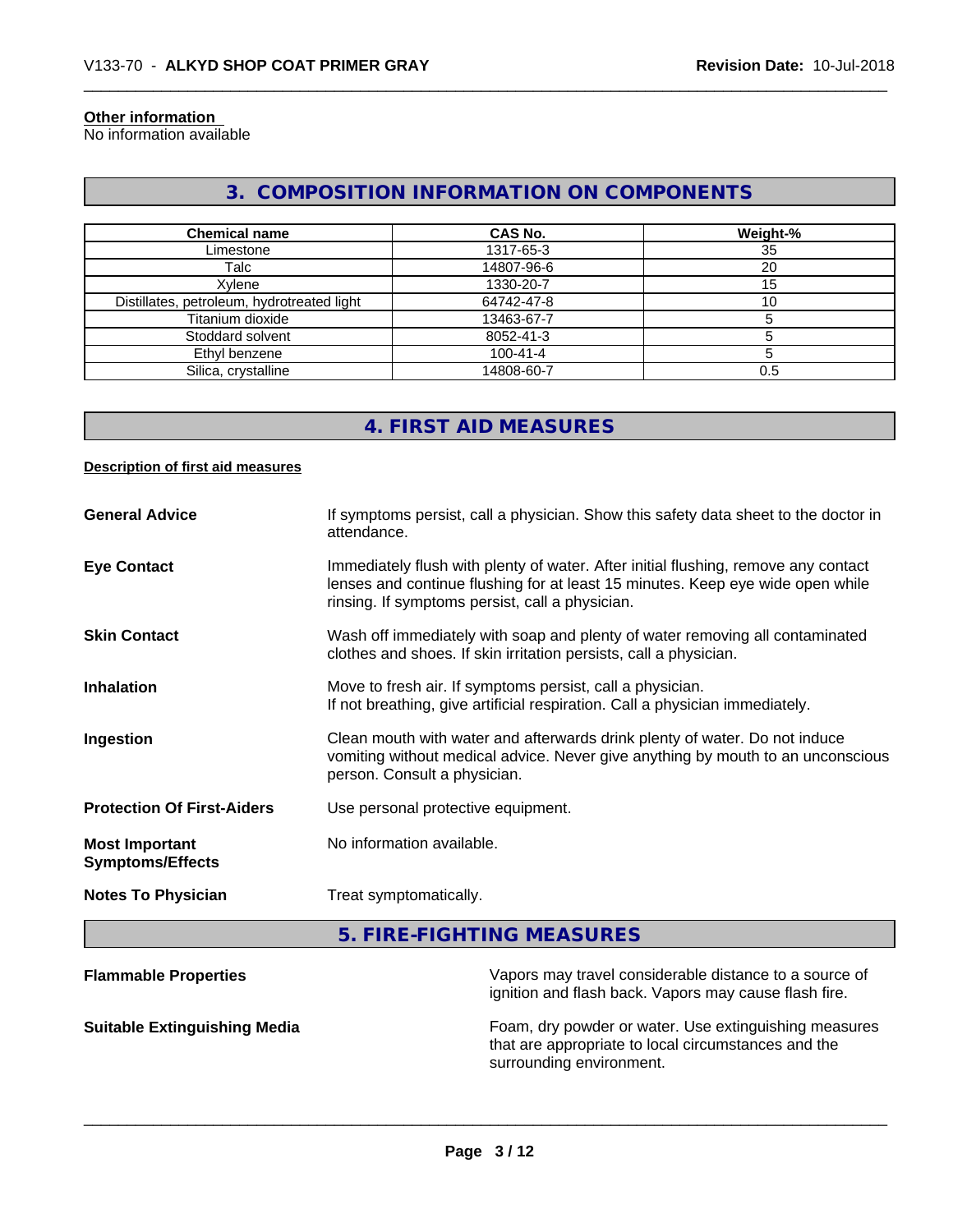| <b>NFPA Legend</b>                                                               |                                                               |                                                                                                                                                                                                                                                                                                |                                |                                |  |
|----------------------------------------------------------------------------------|---------------------------------------------------------------|------------------------------------------------------------------------------------------------------------------------------------------------------------------------------------------------------------------------------------------------------------------------------------------------|--------------------------------|--------------------------------|--|
| <b>NFPA</b>                                                                      | Health: 2                                                     | <b>Flammability: 3</b>                                                                                                                                                                                                                                                                         | <b>Instability: 0</b>          | <b>Special: Not Applicable</b> |  |
|                                                                                  | Lower flammability limit:<br><b>Upper flammability limit:</b> |                                                                                                                                                                                                                                                                                                | Not available<br>Not available |                                |  |
|                                                                                  | <b>Flammability Limits In Air</b>                             |                                                                                                                                                                                                                                                                                                |                                |                                |  |
| <b>Flash Point Data</b><br>Flash Point (°F)<br>Flash Point (°C)<br><b>Method</b> |                                                               |                                                                                                                                                                                                                                                                                                | 80.0<br>26.7<br><b>PMCC</b>    |                                |  |
| <b>Sensitivity To Static Discharge</b>                                           |                                                               | <b>Yes</b>                                                                                                                                                                                                                                                                                     |                                |                                |  |
| <b>Sensitivity To Mechanical Impact</b>                                          |                                                               |                                                                                                                                                                                                                                                                                                | No                             |                                |  |
| <b>Specific Hazards Arising From The Chemical</b>                                |                                                               | Flammable. Flash back possible over considerable<br>distance. Keep product and empty container away from<br>heat and sources of ignition. Closed containers may<br>rupture if exposed to fire or extreme heat. Thermal<br>decomposition can lead to release of irritating gases and<br>vapors. |                                |                                |  |
| <b>Hazardous combustion products</b>                                             |                                                               | Burning may result in carbon dioxide, carbon monoxide<br>and other combustion products of varying composition<br>which may be toxic and/or irritating.                                                                                                                                         |                                |                                |  |
| <b>Protective Equipment And Precautions For</b><br><b>Firefighters</b>           |                                                               | As in any fire, wear self-contained breathing apparatus<br>pressure-demand, MSHA/NIOSH (approved or equivalent)<br>and full protective gear.                                                                                                                                                   |                                |                                |  |

- 0 Not Hazardous
- 1 Slightly
- 2 Moderate
- 3 High
- 4 Severe

*The ratings assigned are only suggested ratings, the contractor/employer has ultimate responsibilities for NFPA ratings where this system is used.*

*Additional information regarding the NFPA rating system is available from the National Fire Protection Agency (NFPA) at www.nfpa.org.*

# **6. ACCIDENTAL RELEASE MEASURES**

| <b>Personal Precautions</b>      | Remove all sources of ignition. Take precautions to prevent flashback. Ground<br>and bond all containers and handling equipment. Take precautionary measures<br>against static discharges. Ensure adequate ventilation. Avoid contact with skin,<br>eyes and clothing. Use personal protective equipment.  |
|----------------------------------|------------------------------------------------------------------------------------------------------------------------------------------------------------------------------------------------------------------------------------------------------------------------------------------------------------|
| <b>Other Information</b>         | Prevent further leakage or spillage if safe to do so. Do not allow material to<br>contaminate ground water system. Prevent product from entering drains. Do not<br>flush into surface water or sanitary sewer system. Local authorities should be<br>advised if significant spillages cannot be contained. |
| <b>Environmental precautions</b> | See Section 12 for additional Ecological Information.                                                                                                                                                                                                                                                      |
|                                  |                                                                                                                                                                                                                                                                                                            |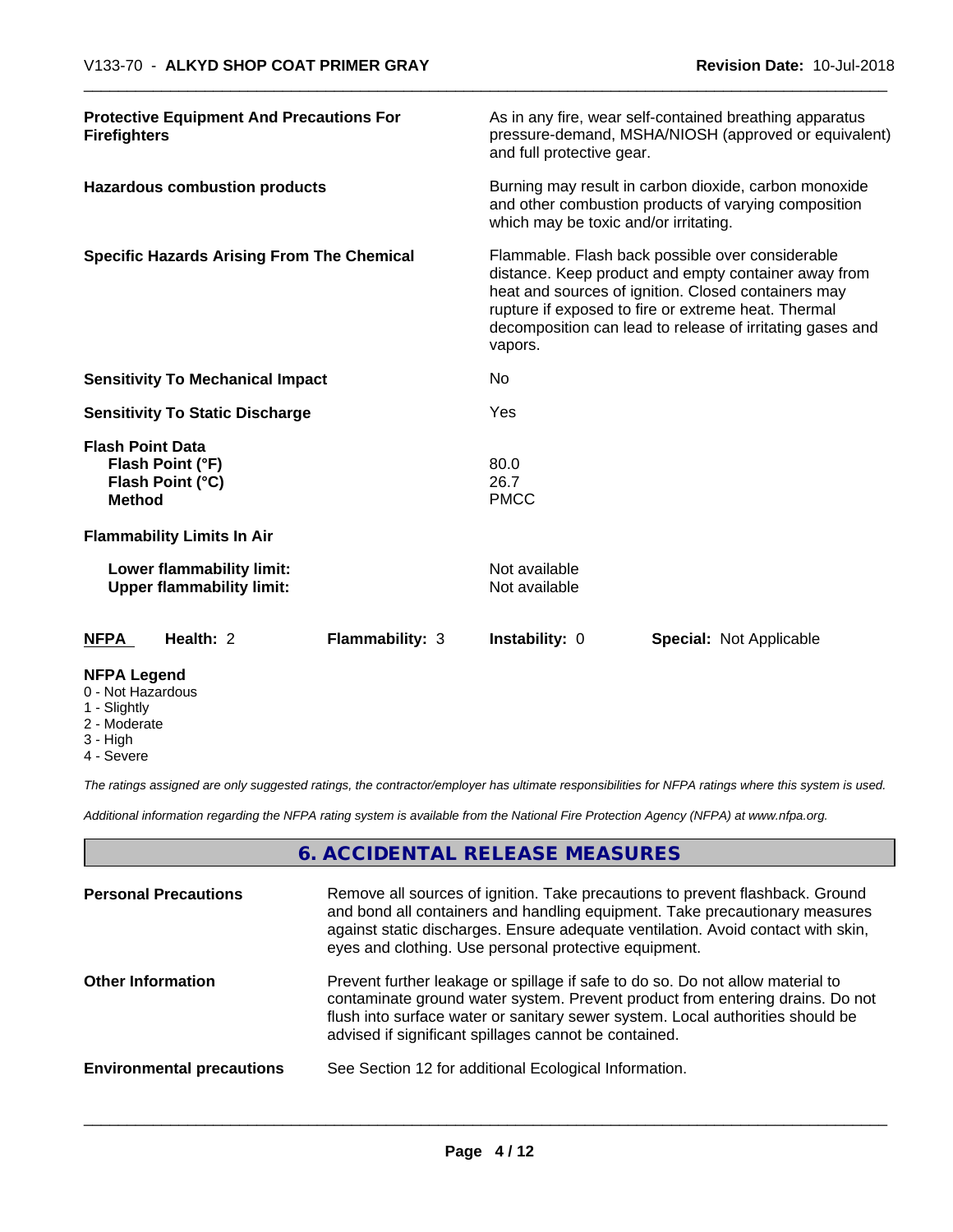| <b>Methods for Cleaning Up</b> | Dam up. Soak up with inert absorbent material. Use a non-sparking or explosion<br>proof means to transfer material to a sealed, appropriate container for disposal.<br>Clean contaminated surface thoroughly.                                                                                                                                                                                                                                  |
|--------------------------------|------------------------------------------------------------------------------------------------------------------------------------------------------------------------------------------------------------------------------------------------------------------------------------------------------------------------------------------------------------------------------------------------------------------------------------------------|
|                                | 7. HANDLING AND STORAGE                                                                                                                                                                                                                                                                                                                                                                                                                        |
| <b>Handling</b>                | Avoid contact with skin, eyes and clothing. Wear personal protective equipment.<br>Do not breathe vapors or spray mist. Use only in ventilated areas. Prevent vapor<br>build-up by providing adequate ventilation during and after use.                                                                                                                                                                                                        |
|                                | Take precautionary measures against static discharges. To avoid ignition of<br>vapors by static electricity discharge, all metal parts of the equipment must be<br>grounded. Keep away from heat, sparks and flame. Do not smoke. Extinguish all<br>flames and pilot lights, and turn off stoves, heaters, electric motors and other<br>sources of ignition during use and until all vapors are gone. Ignition and/or flash<br>back may occur. |
| <b>Storage</b>                 | Keep containers tightly closed in a dry, cool and well-ventilated place. Keep away<br>from heat. Keep away from open flames, hot surfaces and sources of ignition.<br>Keep in properly labeled containers. Keep out of the reach of children.                                                                                                                                                                                                  |
|                                | <b>DANGER</b> - Rags, steel wool or waste soaked with this product may<br>spontaneously catch fire if improperly discarded. Immediately after use, place<br>rags, steel wool or waste in a sealed water-filled metal container.                                                                                                                                                                                                                |
| <b>Incompatible Materials</b>  | Incompatible with strong acids and bases and strong oxidizing agents.                                                                                                                                                                                                                                                                                                                                                                          |
|                                | Technical measures/Precautions Ensure adequate ventilation. Use only where airflow will keep vapors from building<br>up in or near the work area in adjoining rooms. Comply with all national, state, and<br>local codes pertaining to the storage, handling, dispensing and disposal of<br>flammable liquids.                                                                                                                                 |
|                                | Dissipate static electricity during transfer by grounding and bonding containers<br>and equipment before transferring material. All equipment should be non-sparking<br>and explosion proof. Use explosion proof electrical equipment for ventilation,<br>lighting and material handling.                                                                                                                                                      |
|                                |                                                                                                                                                                                                                                                                                                                                                                                                                                                |

# **8. EXPOSURE CONTROLS/PERSONAL PROTECTION**

# **Exposure Limits**

| <b>Chemical name</b> | <b>ACGIH TLV</b>                | <b>OSHA PEL</b>              |
|----------------------|---------------------------------|------------------------------|
| Limestone            | N/E                             | 15 mg/m <sup>3</sup> - TWA   |
|                      |                                 | $5$ mg/m <sup>3</sup> - TWA  |
| Talc                 | 2 mg/m <sup>3</sup> - TWA       | 20 mppcf - TWA               |
| Xylene               | 100 ppm - TWA                   | 100 ppm - TWA                |
|                      | 150 ppm - STEL                  | 435 mg/m $3$ - TWA           |
| Titanium dioxide     | 10 mg/m <sup>3</sup> - TWA      | 15 mg/m <sup>3</sup> - TWA   |
| Stoddard solvent     | 100 ppm - TWA                   | 500 ppm - TWA                |
|                      |                                 | 2900 mg/m <sup>3</sup> - TWA |
| Ethyl benzene        | 20 ppm - TWA                    | 100 ppm - TWA                |
|                      |                                 | 435 mg/m <sup>3</sup> - TWA  |
| Silica, crystalline  | $0.025$ mg/m <sup>3</sup> - TWA |                              |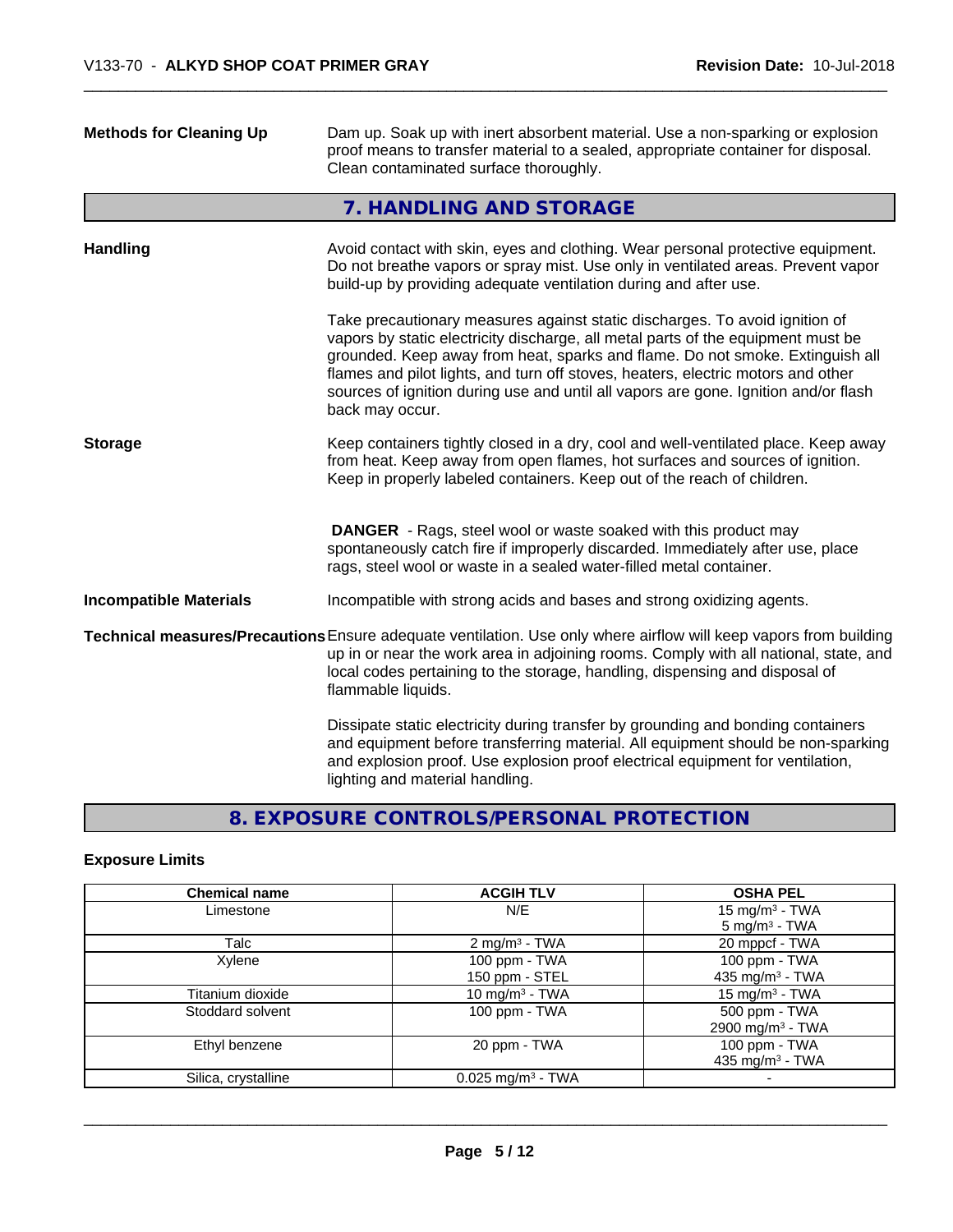#### **Legend**

ACGIH - American Conference of Governmental Industrial Hygienists Exposure Limits OSHA - Occupational Safety & Health Administration Exposure Limits N/E - Not Established

| <b>Appropriate engineering</b><br>controls |                                                                                                                                                                                                                                                                                                                                                                     |
|--------------------------------------------|---------------------------------------------------------------------------------------------------------------------------------------------------------------------------------------------------------------------------------------------------------------------------------------------------------------------------------------------------------------------|
| <b>Engineering Measures</b>                | Ensure adequate ventilation, especially in confined areas.                                                                                                                                                                                                                                                                                                          |
| <b>Personal Protective Equipment</b>       |                                                                                                                                                                                                                                                                                                                                                                     |
| <b>Eye/Face Protection</b>                 | Safety glasses with side-shields.                                                                                                                                                                                                                                                                                                                                   |
| <b>Skin Protection</b>                     | Long sleeved clothing. Protective gloves.                                                                                                                                                                                                                                                                                                                           |
| <b>Respiratory Protection</b>              | Use only with adequate ventilation. In operations where exposure limits are<br>exceeded, use a NIOSH approved respirator that has been selected by a<br>technically qualified person for the specific work conditions. When spraying the<br>product or applying in confined areas, wear a NIOSH approved respirator<br>specified for paint spray or organic vapors. |
| <b>Hygiene Measures</b>                    | Avoid contact with skin, eyes and clothing. Remove and wash contaminated<br>clothing before re-use. Wash thoroughly after handling.                                                                                                                                                                                                                                 |

### **9. PHYSICAL AND CHEMICAL PROPERTIES**

**Appearance** liquid **Odor** solvent **Odor Threshold** No information available **Density (lbs/gal)** 12.0 - 12.1 **Specific Gravity** 1.43 - 1.46 **pH pH**  $\blacksquare$ **Viscosity (cps)** <br> **Viscosity (cps)** No information available<br>
No information available<br>
No information available **Water solubility** No information available **Evaporation Rate Conservation Rate** Report of the No information available valuable valuable valuable valuable valuable valuable valuable valuable valuable valuable valuable valuable valuable valuable valuable valuable **Vapor** pressure @20 °C (kPa) **Vapor density No information available No information available Wt. % Solids** 70 - 80 **Vol. % Solids Wt. % Volatiles** 20 - 30 **Vol. % Volatiles** 45 - 55 **VOC** Regulatory Limit (g/L)  $\leq 400$ **Boiling Point (°F)** 277.0 **Boiling Point (°C)** 136.0 **Freezing Point (°F)** The state of the state of the Noinformation available **Freezing Point (°C)** No information available **Flash Point (°F)** 80.0 **Flash Point (°C)** 26.7 **Method** PMCC **Flammability (solid, gas)** Not applicable **Upper flammability limit:** No information available **Lower flammability limit:** No information available **Autoignition Temperature (°F)** No information available **Autoignition Temperature (°C)**<br> **Decomposition Temperature (°F)** No information available **Decomposition Temperature (°F)** 

**Solubility(ies)** No information available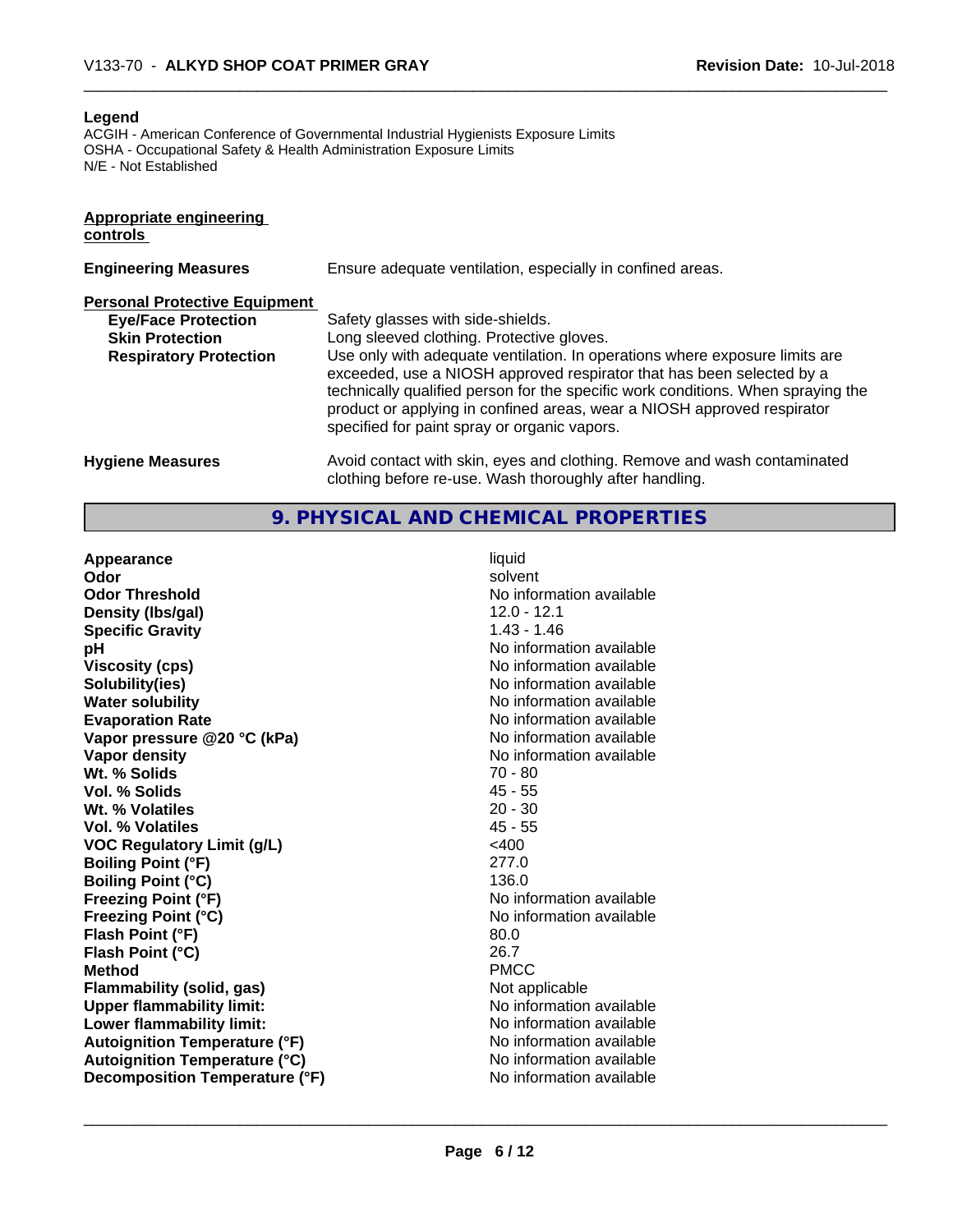### **Decomposition Temperature (°C)** No information available **Partition coefficient** and the settlement of the settlement of the No information available and the settlement of the settlement of the settlement of the settlement of the settlement of the settlement of the settlement of

| <b>Reactivity</b>                       | No data available                                                                                                         |
|-----------------------------------------|---------------------------------------------------------------------------------------------------------------------------|
| <b>Chemical Stability</b>               | Stable under normal conditions. Hazardous polymerisation<br>does not occur.                                               |
| <b>Conditions to avoid</b>              | Keep away from open flames, hot surfaces, static<br>electricity and sources of ignition. Sparks. Elevated<br>temperature. |
| <b>Incompatible Materials</b>           | Incompatible with strong acids and bases and strong<br>oxidizing agents.                                                  |
| <b>Hazardous Decomposition Products</b> | Thermal decomposition can lead to release of irritating<br>gases and vapors.                                              |
| Possibility of hazardous reactions      | None under normal conditions of use.                                                                                      |

**11. TOXICOLOGICAL INFORMATION**

| <b>Product Information</b>                                                                 |                                                                                                                                                                                                                                                               |  |
|--------------------------------------------------------------------------------------------|---------------------------------------------------------------------------------------------------------------------------------------------------------------------------------------------------------------------------------------------------------------|--|
| Information on likely routes of exposure                                                   |                                                                                                                                                                                                                                                               |  |
| <b>Principal Routes of Exposure</b>                                                        | Eye contact, skin contact and inhalation.                                                                                                                                                                                                                     |  |
| <b>Acute Toxicity</b>                                                                      |                                                                                                                                                                                                                                                               |  |
| <b>Product Information</b>                                                                 | Repeated or prolonged exposure to organic solvents may lead to permanent brain<br>and nervous system damage. Intentional misuse by deliberately concentrating and<br>inhaling vapors may be harmful or fatal.                                                 |  |
|                                                                                            | Symptoms related to the physical, chemical and toxicological characteristics                                                                                                                                                                                  |  |
| <b>Symptoms</b>                                                                            | No information available                                                                                                                                                                                                                                      |  |
| Delayed and immediate effects as well as chronic effects from short and long-term exposure |                                                                                                                                                                                                                                                               |  |
| Eye contact                                                                                | Contact with eyes may cause irritation.                                                                                                                                                                                                                       |  |
| <b>Skin contact</b>                                                                        | May cause skin irritation and/or dermatitis. Prolonged skin contact may defat the<br>skin and produce dermatitis.                                                                                                                                             |  |
| Ingestion                                                                                  | Harmful if swallowed. Ingestion may cause irritation to mucous membranes. Small<br>amounts of this product aspirated into the respiratory system during ingestion or<br>vomiting may cause mild to severe pulmonary injury, possibly progressing to<br>death. |  |
| <b>Inhalation</b>                                                                          | Harmful by inhalation. High vapor / aerosol concentrations are irritating to the<br>eyes, nose, throat and lungs and may cause headaches, dizziness, drowsiness,<br>unconsciousness, and other central nervous system effects.                                |  |
| <b>Sensitization</b>                                                                       | No information available                                                                                                                                                                                                                                      |  |
| <b>Neurological Effects</b>                                                                | No information available.                                                                                                                                                                                                                                     |  |
|                                                                                            |                                                                                                                                                                                                                                                               |  |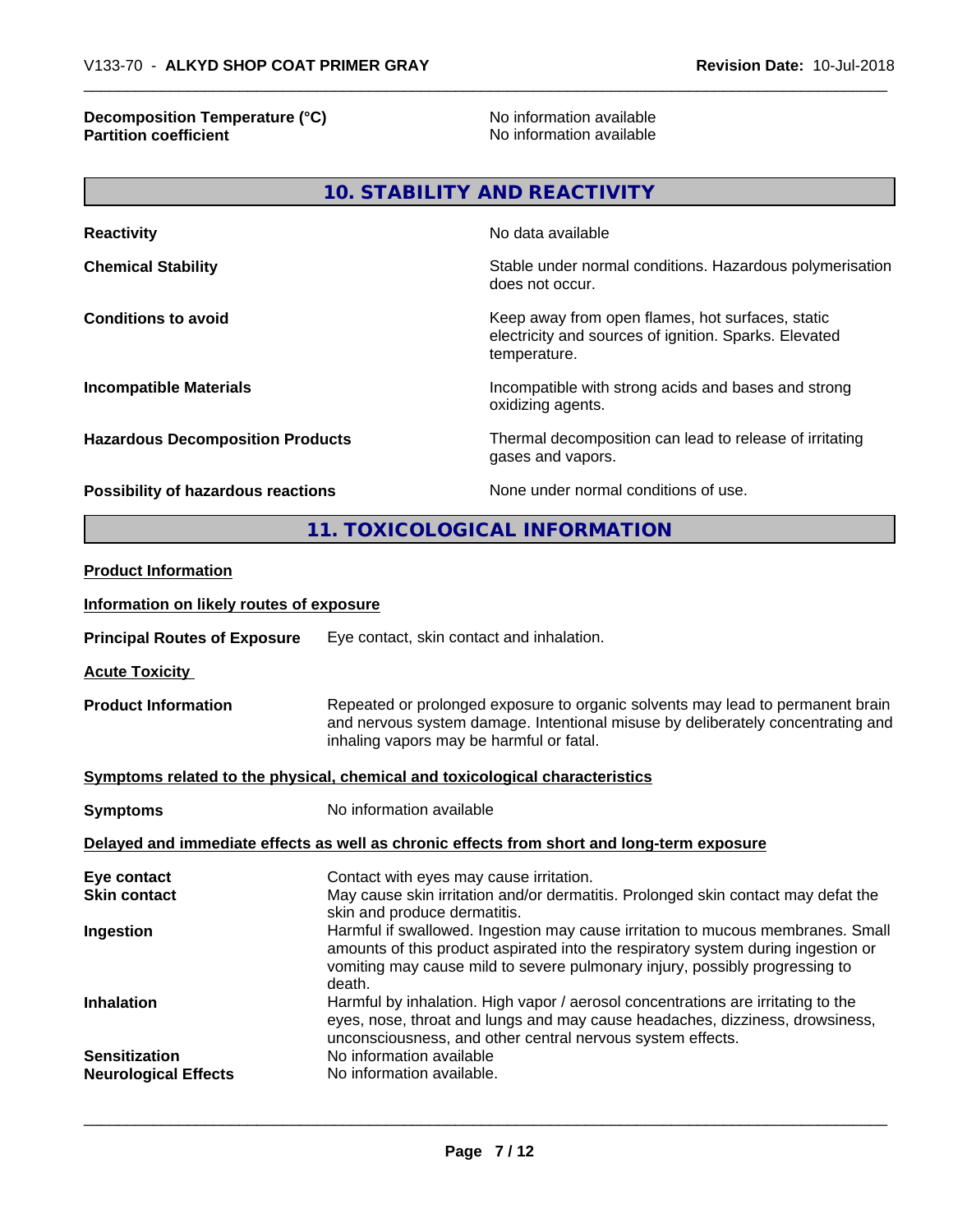| <b>Mutagenic Effects</b>        | No information available.                                                         |
|---------------------------------|-----------------------------------------------------------------------------------|
| <b>Reproductive Effects</b>     | No information available.                                                         |
| <b>Developmental Effects</b>    | No information available.                                                         |
| Target organ effects            | No information available.                                                         |
| <b>STOT - repeated exposure</b> | Causes damage to organs through prolonged or repeated exposure if inhaled.        |
|                                 | Causes damage to organs through prolonged or repeated exposure.                   |
| <b>STOT - single exposure</b>   | May cause disorder and damage to the. Respiratory system.                         |
| Other adverse effects           | No information available.                                                         |
| <b>Aspiration Hazard</b>        | May be harmful if swallowed and enters airways. Small amounts of this product     |
|                                 | aspirated into the respiratory system during ingestion or vomiting may cause mild |
|                                 | to severe pulmonary injury, possibly progressing to death.                        |

#### **Numerical measures of toxicity**

### **The following values are calculated based on chapter 3.1 of the GHS document**

| ATEmix (oral)                 | 12186 mg/kg |
|-------------------------------|-------------|
| <b>ATEmix (dermal)</b>        | 6242 mg/kg  |
| ATEmix (inhalation-dust/mist) | 10.2 ma/L   |

#### **Acute Toxicity Component Information**

Xylene LD50 Oral: 4300 mg/kg (Rat) LD50 Dermal: > 1700 mg/kg (Rabbit) LC50 Inhalation (Vapor): 5000 ppm (Rat, 4 hr.) Distillates, petroleum, hydrotreated light LD50 Oral: > 5,000 mg/kg (Rat) LD50 Dermal: > 3,000 mg/kg (Rabbit) Titanium dioxide LD50 Oral: > 10000 mg/kg (Rat) Stoddard solvent LD50 Oral: > 5,000 mg/kg (Rat) LD50 Dermal: > 3160 mg/kg (Rabbit) LC50 Inhalation (Vapor): > 6.1 mg/L (Rat) Ethyl benzene LD50 Oral: mg/kg (Rat) LD50 Dermal: > mg/kg (Rabbit) LC50 Inhalation (Vapor): mg/m<sup>3</sup> (Rat, 2 hr.) Silica, crystalline LD50 Oral: 500 mg/kg (Rat)

### **Carcinogenicity**

*The information below indicateswhether each agency has listed any ingredient as a carcinogen:.*

| <b>Chemical name</b> | <b>IARC</b>         | <b>NTP</b>  | <b>OSHA</b> |
|----------------------|---------------------|-------------|-------------|
|                      | 2B - Possible Human |             | Listed      |
| Titanium dioxide     | Carcinogen          |             |             |
|                      | 2B - Possible Human |             | Listed      |
| Ethyl benzene        | Carcinogen          |             |             |
|                      | - Human Carcinogen  | Known Human | Listed      |
| Silica, crystalline  |                     | Carcinogen  |             |

• Crystalline Silica has been determined to be carcinogenic to humans by IARC (1) when in respirable form. Risk of<br> **Page 8 / 12**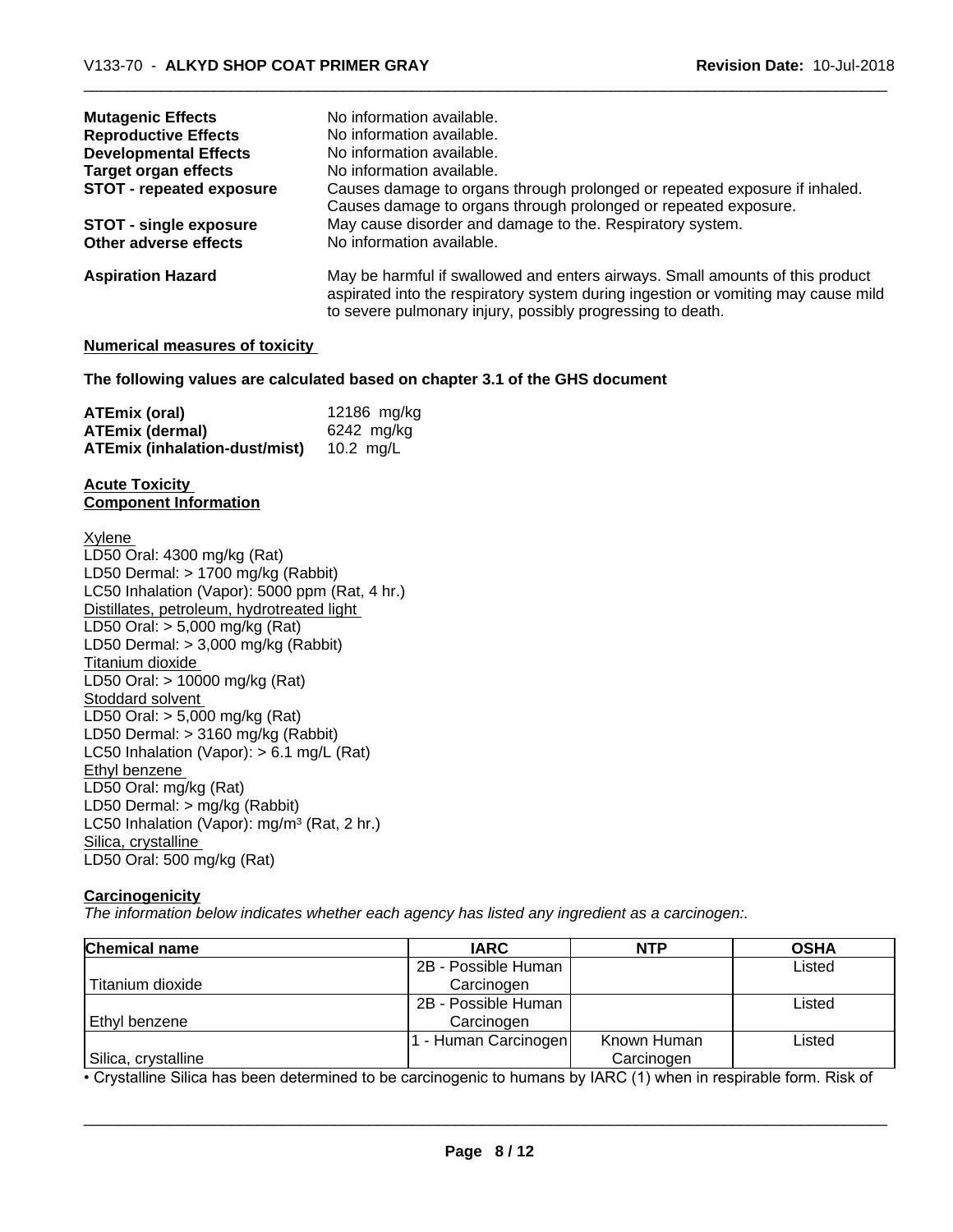cancer depends on duration and level of inhalation exposure to spray mist or dust from sanding the dried paint.• Although IARC has classified titanium dioxide as possibly carcinogenic to humans (2B), their summary concludes: "No significant exposure to titanium dioxide is thought to occur during the use of products in which titanium dioxide is bound to other materials, such as paint."

### **Legend**

IARC - International Agency for Research on Cancer NTP - National Toxicity Program OSHA - Occupational Safety & Health Administration

**12. ECOLOGICAL INFORMATION**

## **Ecotoxicity Effects**

The environmental impact of this product has not been fully investigated.

### **Product Information**

## **Acute Toxicity to Fish**

No information available

### **Acute Toxicity to Aquatic Invertebrates**

No information available

### **Acute Toxicity to Aquatic Plants**

No information available

### **Persistence / Degradability**

No information available.

### **Bioaccumulation**

No information available.

### **Mobility in Environmental Media**

No information available.

### **Ozone**

Not applicable

### **Component Information**

### **Acute Toxicity to Fish**

Xylene LC50: 13.5 mg/L (Rainbow Trout - 96 hr.) Titanium dioxide  $LC50:$  > 1000 mg/L (Fathead Minnow - 96 hr.) Ethyl benzene LC50: 12.1 mg/L (Fathead Minnow - 96 hr.)

### **Acute Toxicity to Aquatic Invertebrates**

Ethyl benzene \_\_\_\_\_\_\_\_\_\_\_\_\_\_\_\_\_\_\_\_\_\_\_\_\_\_\_\_\_\_\_\_\_\_\_\_\_\_\_\_\_\_\_\_\_\_\_\_\_\_\_\_\_\_\_\_\_\_\_\_\_\_\_\_\_\_\_\_\_\_\_\_\_\_\_\_\_\_\_\_\_\_\_\_\_\_\_\_\_\_\_\_\_ EC50: 1.8 mg/L (Daphnia magna - 48 hr.)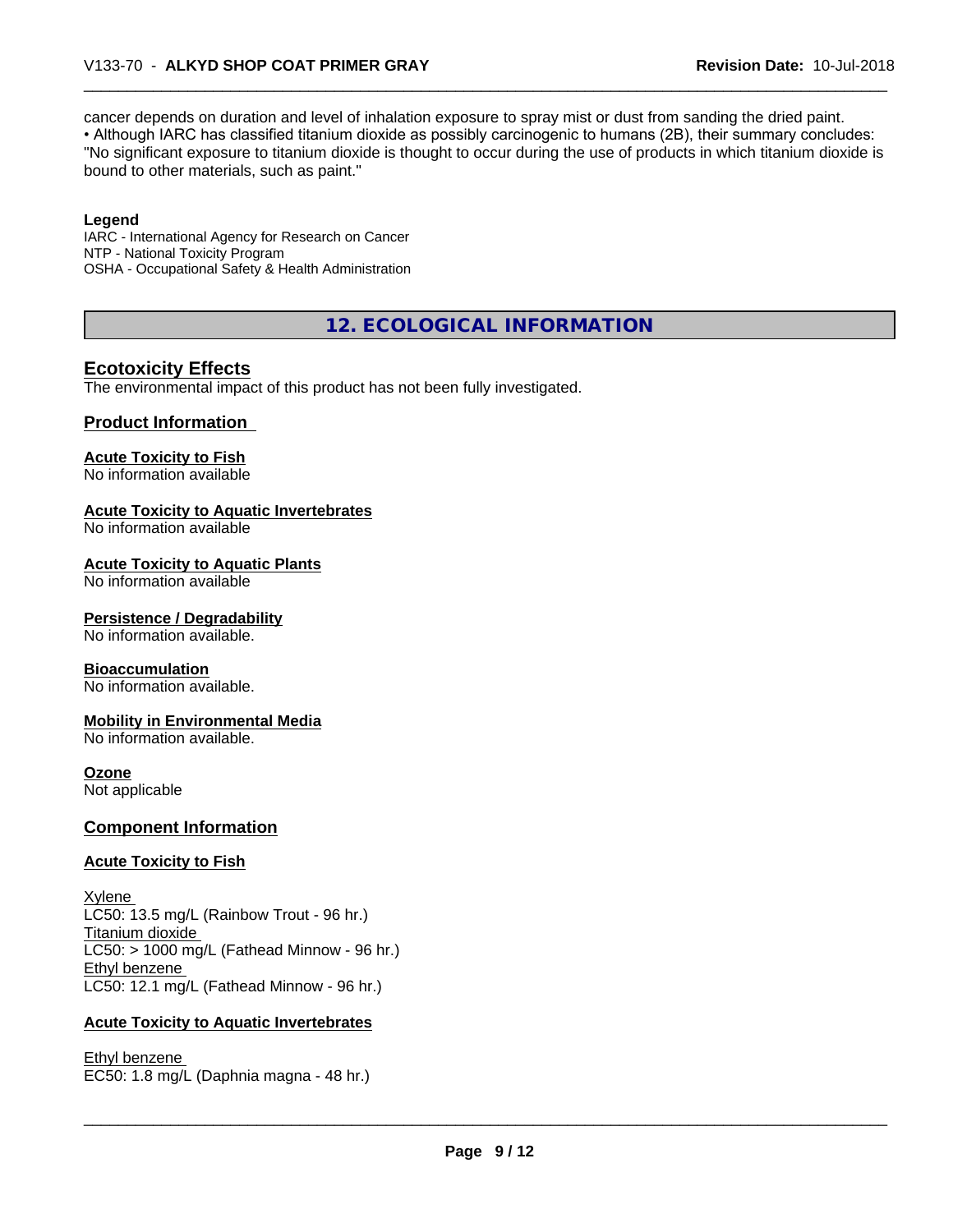### **Acute Toxicity to Aquatic Plants**

Ethyl benzene

EC50: 4.6 mg/L (Green algae (Scenedesmus subspicatus), 72 hrs.)

|                                | 13. DISPOSAL CONSIDERATIONS                                                                                                                                                                                               |
|--------------------------------|---------------------------------------------------------------------------------------------------------------------------------------------------------------------------------------------------------------------------|
| <b>Waste Disposal Method</b>   | Dispose of in accordance with federal, state, and local regulations. Local<br>requirements may vary, consult your sanitation department or state-designated<br>environmental protection agency for more disposal options. |
| <b>Empty Container Warning</b> | Emptied containers may retain product residue. Follow label warnings even after<br>container is emptied. Residual vapors may explode on ignition.                                                                         |
|                                | 14. TRANSPORT INFORMATION                                                                                                                                                                                                 |

| DOT<br><b>Proper Shipping Name</b><br><b>Hazard class</b><br>UN-No.<br><b>Packing Group</b><br><b>Description</b> | <b>PAINT</b><br>3<br>UN1263<br>Ш<br>UN1263, PAINT, 3, III |  |
|-------------------------------------------------------------------------------------------------------------------|-----------------------------------------------------------|--|
| ICAO / IATA                                                                                                       | Contact the preparer for further information.             |  |
| IMDG / IMO                                                                                                        | Contact the preparer for further information.             |  |
|                                                                                                                   | 15. REGULATORY INFORMATION                                |  |

# **International Inventories**

| <b>TSCA: United States</b> | Yes - All components are listed or exempt. |
|----------------------------|--------------------------------------------|
| <b>DSL: Canada</b>         | Yes - All components are listed or exempt. |

## **Federal Regulations**

| SARA 311/312 hazardous categorization |     |  |
|---------------------------------------|-----|--|
| Acute health hazard                   | Yes |  |
| Chronic Health Hazard                 | Yes |  |
| Fire hazard                           | Yes |  |
| Sudden release of pressure hazard     | No  |  |
| Reactive Hazard                       | No  |  |

### **SARA 313**

Section 313 of Title III of the Superfund Amendments and Reauthorization Act of 1986 (SARA). This product contains a chemical or chemicals which are subject to the reporting requirements of the Act and Title 40 of the Code of Federal Regulations, Part 372: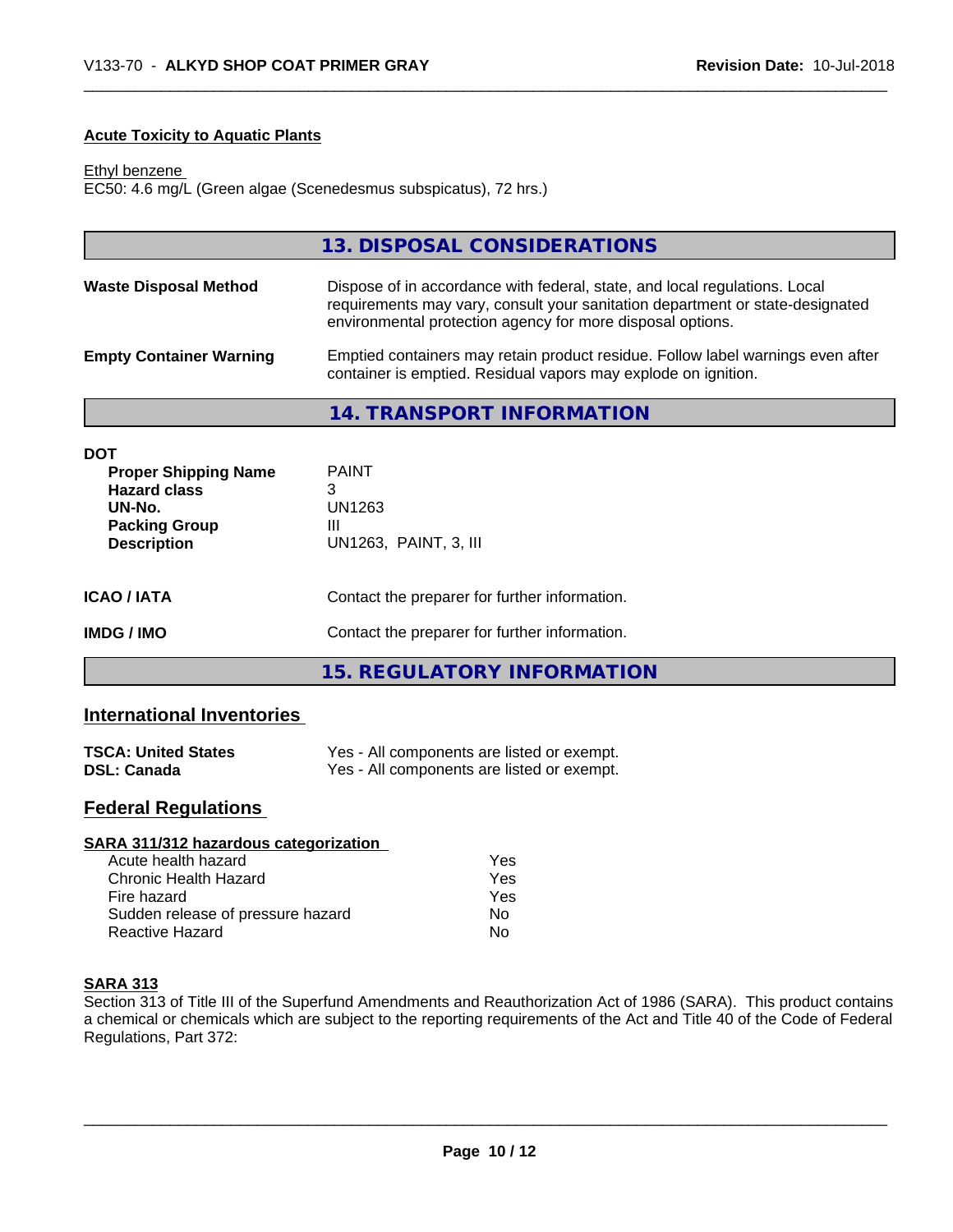| <b>Chemical name</b> | <b>CAS No.</b> | Weight-% | <b>CERCLA/SARA 313</b><br>(de minimis concentration) |
|----------------------|----------------|----------|------------------------------------------------------|
| Xylene               | 1330-20-7      | 15       |                                                      |
| Ethyl benzene        | 100-41-4       |          | 0.1                                                  |

#### **Clean Air Act,Section 112 Hazardous Air Pollutants (HAPs) (see 40 CFR 61)**

This product contains the following HAPs:

| <b>Chemical name</b> | CAS No.   | Weight-% | <b>Hazardous Air Pollutant</b> |
|----------------------|-----------|----------|--------------------------------|
|                      |           |          | (HAP)                          |
| Xylene               | 1330-20-7 |          | ∟isted                         |
| Ethyl benzene        | 100-41-4  | u        | Listed                         |

## **US State Regulations**

### **California Proposition 65**

**AN** WARNING: Cancer and Reproductive Harm– www.P65warnings.ca.gov

### **State Right-to-Know**

| <b>Chemical name</b> | <b>Massachusetts</b> | <b>New Jersey</b> | Pennsylvania |
|----------------------|----------------------|-------------------|--------------|
| Limestone            |                      |                   |              |
| Talc                 |                      |                   |              |
| Xylene               |                      |                   |              |
| Titanium dioxide     |                      |                   |              |
| Stoddard solvent     |                      |                   |              |
| Ethyl benzene        |                      |                   |              |
| Silica, crystalline  |                      |                   |              |

#### **Legend**

X - Listed

## **16. OTHER INFORMATION**

**HMIS** - **Health:** 2\* **Flammability:** 3 **Reactivity:** 0 **PPE:** -

### **HMIS Legend**

- 0 Minimal Hazard
- 1 Slight Hazard
- 2 Moderate Hazard
- 3 Serious Hazard
- 4 Severe Hazard
- \* Chronic Hazard
- X Consult your supervisor or S.O.P. for "Special" handling instructions.

*Note: The PPE rating has intentionally been left blank. Choose appropriate PPE that will protect employees from the hazards the material will present under the actual normal conditions of use.*

*Caution: HMISÒ ratings are based on a 0-4 rating scale, with 0 representing minimal hazards or risks, and 4 representing significant hazards or risks. Although HMISÒ ratings are not required on MSDSs under 29 CFR 1910.1200, the preparer, has chosen to provide them. HMISÒ ratings are to be used only in conjunction with a fully implemented HMISÒ program by workers who have received appropriate HMISÒ training. HMISÒ is a registered trade and service mark of the NPCA. HMISÒ materials may be purchased exclusively from J. J. Keller (800) 327-6868.*